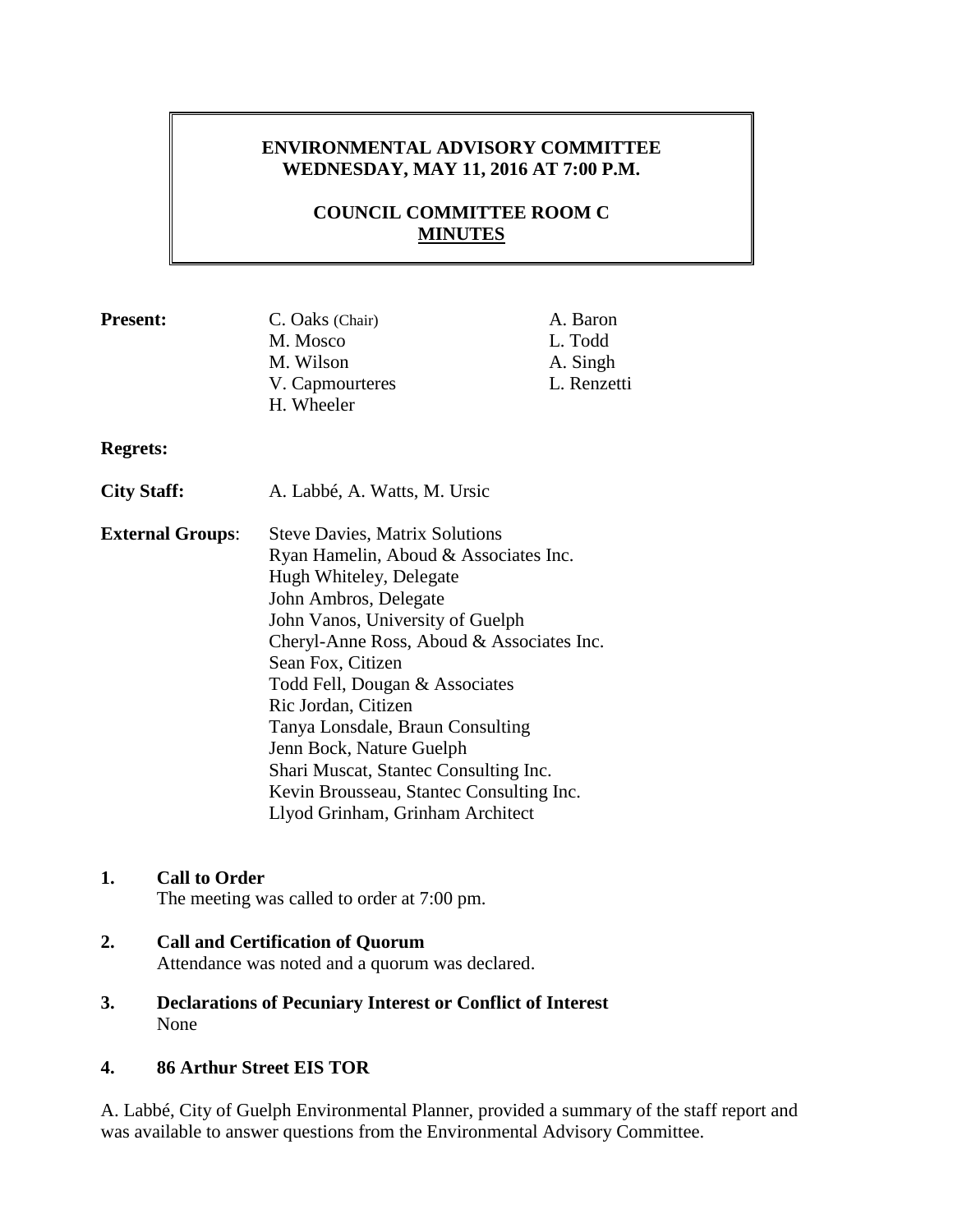General comments from the Committee:

- Discussion regarding the proposed width of the severed lot
- GRCA comments indicate that no development is permitted in the Floodway
- GRCA develops the floodway mapping

Ryan Hamelin and Cheryl-Anne Ross from Aboud & Associates spoke on behalf of the application.

General discussion:

- Site is within the 2 zone flood area, development is prohibited within the floodway but permitted within the flood fringe.
- GRCA has site design policies- i.e., egress, no basements, flood proofing
- Discussion about aquatic birds and shore bird habitat
- Social impacts is considered out of the EIS scope

The Environmental Advisory Committee went into committee to discuss a motion.

Moved by V. Capmourteres and seconded by H.Wheeler.

**THAT the Environmental Advisory Committee conditionally support the Environmental Impact Study Terms of Reference prepared by Aboude and Associates Inc. subject to the following:**

**THAT a revised EIS TOR is provided which includes:** 

- **Clarification and greater consideration of alternatives to ensure that the overall development limits are proposed outside of the Significant Valleyland and Floodway Areas.**
- **That the edge management guidelines and any planting plans for compensation consider opportunities to enhance habitat for snapping turtle breeding and methods to deter beavers to ensure vegetation is able to establish.**

**THAT potential building envelopes and restoration areas are identified in the consent application.**

> **Motion Carried - Unanimous -**

## **5. 1159 Victoria Road South - Victoria Park Village EIR Resubmission**

M. Ursic from Beacon Consulting on behalf of the City of Guelph provided a summary of the staff report and was available to answer questions from the Environmental Advisory Committee.

General comments from the Committee:

- Discussion regarding turtle nesting and movement mitigation
- Frogs and toads to be included in the submission to MNRF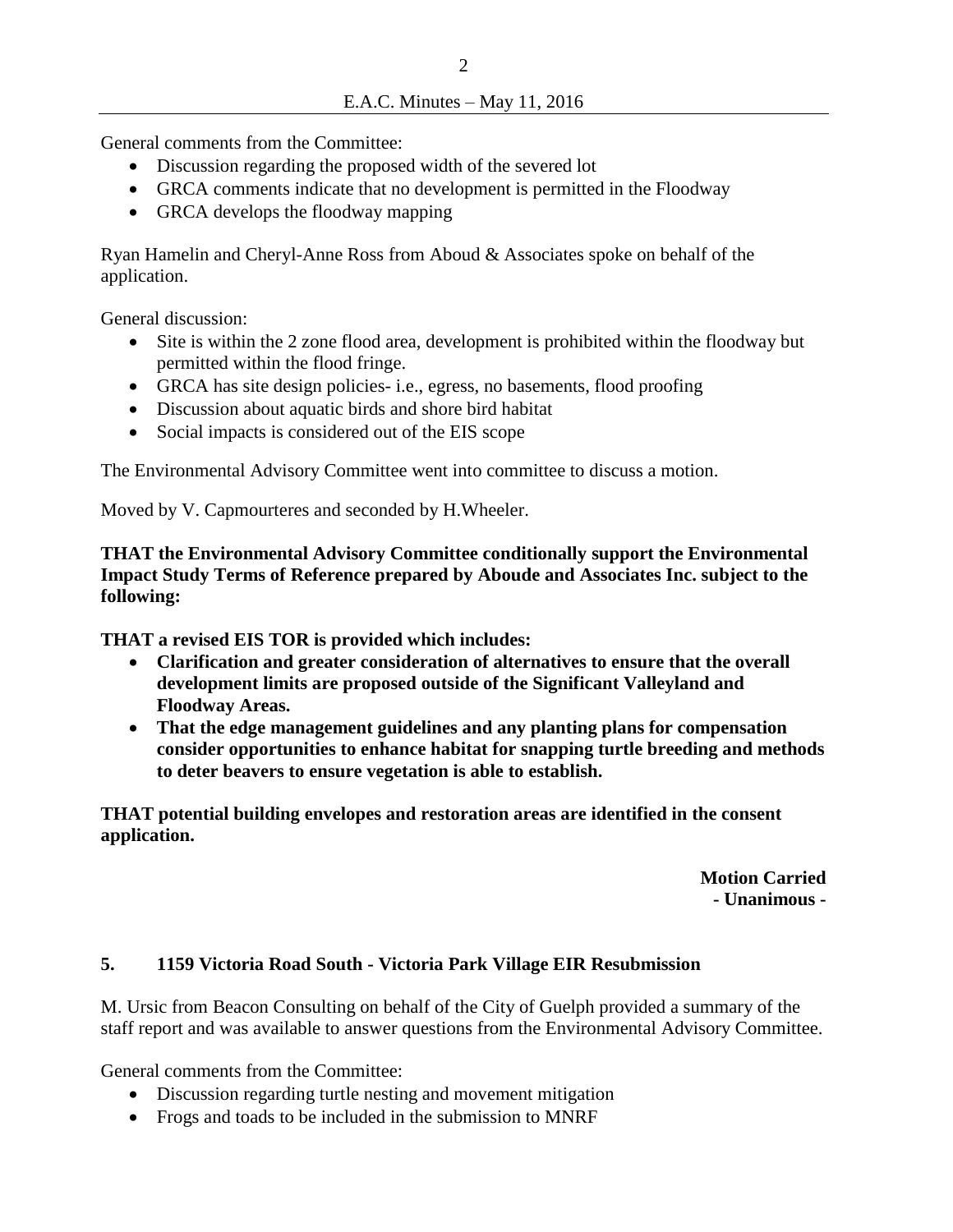Shari Muscat & Kevin Brousseau from Stantec Consulting Inc. spoke on behalf of the application.

Comments and discussion:

- Have been working with the City for 4 years on this project
- Most comments are easy for team to address
- Have created 2 new turtle nesting locations
- Consideration for low impact development- infiltration trenches and permeable pavers to achieve the water balance and storm water management facilities throughout
- Section 5.2 dewatering- permit to take water was not filed prior to writing the report
- Cooling trenches proposed with support from GRCA and City of Guelph Engineering Department- sized for 10mm storm event
- Education should be provided for location of storm facility on private property. A few measures are in place including the subdivision agreement and purchase and sale agreement
- Post-construction monitoring includes stream temperature monitoring
- Confirmed that Lakes and Rivers Improvement Act permit not required
- Pond was surveyed for fish, as well as upstream and downstream

Delegation by Hugh Whitely:

- Not clear that there is adequate data for maximum groundwater table on site
- Naturalization of the stream, base design on what's surrounding, for example Mitchell Woods. The proposed design looks like it's a southwestern U.S. stream.
- Money still available from GRCA for Torrance Creek monitoring program, has never been fully implemented
- Refer to City of Kitchener's February 2016 monitoring program Reference to the City of Edmonton workshop on the integration of natural wetlands and improving design of natural stormwater management facilities

The Environmental Advisory Committee went into committee to discuss a motion.

Moved by M. Wilson and seconded by L. Todd.

**THAT the Environmental Advisory Committee approve the Updated Environmental Implementation Report prepared by Stantec Consulting Ltd. for 1159 Victoria Road (February 2016) conditional upon provision of an Addendum to the EIR, the satisfaction of to the City, that includes the following items:** 

**More detailed and comprehensive turtle habitat mitigation measures during construction that consider: (a) turtle nesting areas and protection of viable eggs, and (b) turtle rescue, particularly from Pond A and Pond C;** 

 **More detailed and comprehensive mitigation measures related to fish rescue during construction that consider the appropriate timing windows;**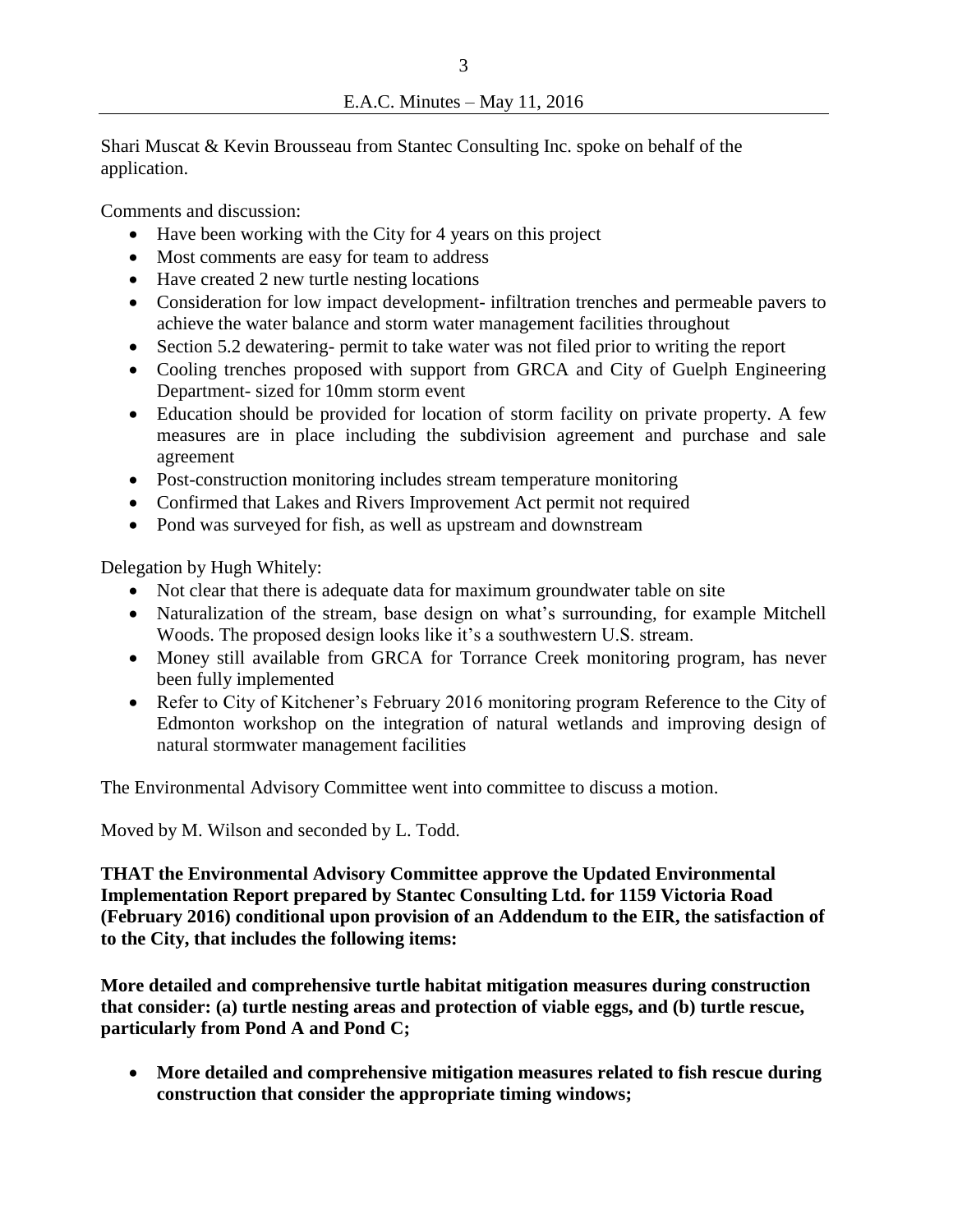- **Water quality data for Pond A prior to construction;**
- **A commitment to undertake groundwater monitoring for two years following 90% completion of the development (rather than the current commitment of 75%);**
- **A single consolidated monitoring table that integrates the recommendations in the text and includes, for each monitoring component, an objective, methodology in brief, duration, frequency and seasonality, potential remedial action(s), and reporting format;**
- **Related specifically to the Natural Channel Design:** 
	- o **A meander belt width calculation for the proposed channel and clarify how the proposed design meets this requirement;**
	- o **Details regarding the bridge footings in the detailed cross-sections and relevant design drawing(s);**
	- o **Provide a cross-section that includes the West Tributary, to clarify how the downstream portion of the tributary will be constructed through the former Pond C;**
	- o **J-Hooks removed from the proposed design, if considered appropriate from an engineering and hydrogeologic perspective; and**
	- o **Ensure a contractor that specializes in natural channel design must be retained and that the City (presumably with GRCA) sign off on channel works prior to flow introduction.**
- **THAT post-development environmental monitoring reports be returned to EAC to review performance and function of the proposed mitigation measures.**

**Motion Carried -Unanimous-**

### **6. University of Guelph Turfgrass Institute Relocation EIS**

A. Labbé, City of Guelph Environmental Planner, provided a summary of the staff report and was available to answer questions from the Environmental Advisory Committee.

General comments from EAC:

- Discussion about deferral versus approval of the EIS
- Storm water management criteria comes from Engineering Department
- Discussion about stormwater management- not enough information provided in submission.

Todd Fell from Dougan & Associates, Steve Davies, Matrix Solutions, Llyod Grinham, Grinham Architects, Tanya Lonsdale, Braun Consulting and John Vanos, University of Guelph were available to answer questions from the Environmental Advisory Committee.

General comments from EAC:

- In the process of putting together the Site Plan application
- Previous comments regarding hydrology, water balance, storm water management information not addressed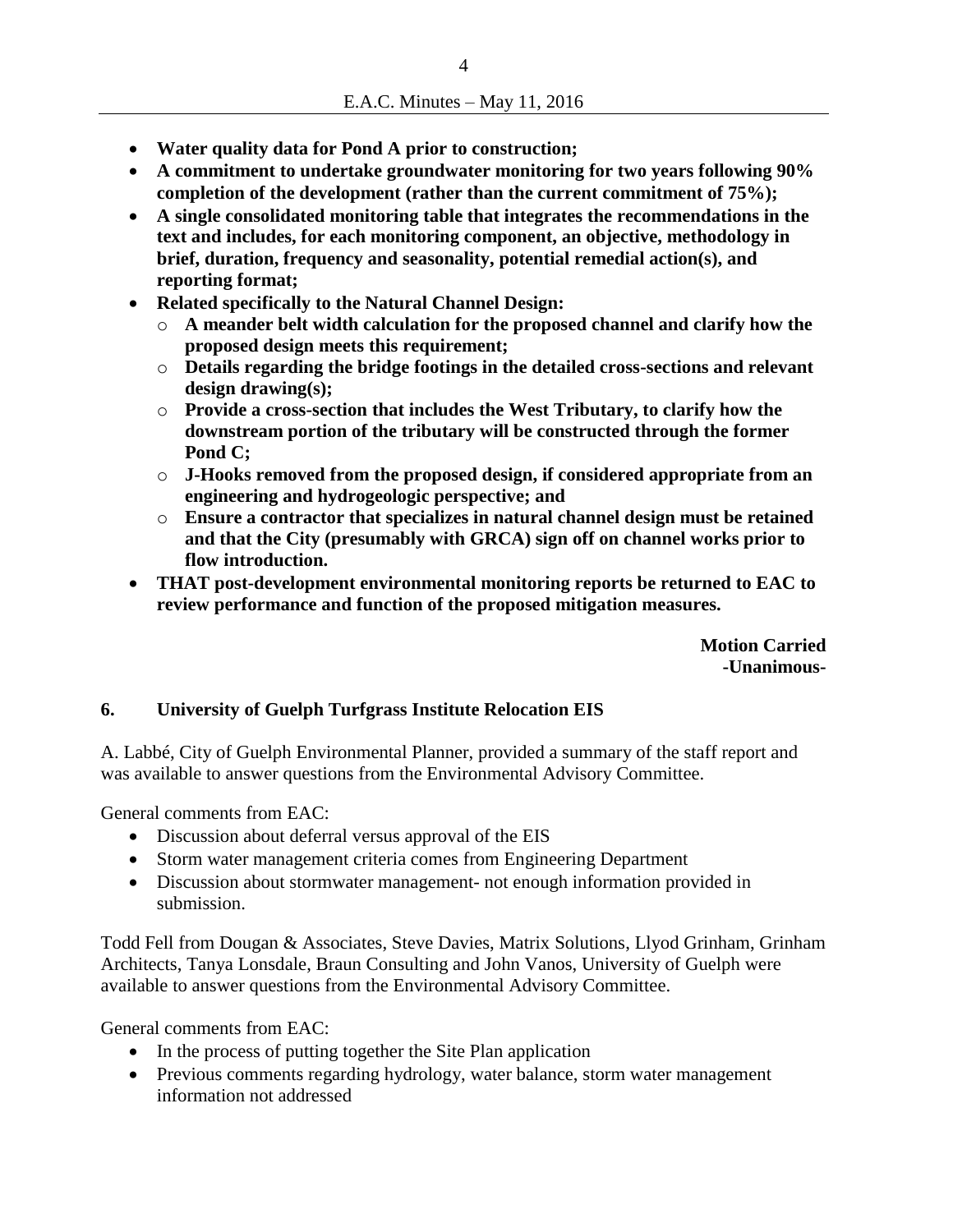- More groundwater information to be collected to make it more complete
- Discussion about the monitoring timing from August to December. This is not a realistic timeline for collecting natural heritage data, data set is missing
- Provide dates for the 3 season botanical surveys and include field data sheets included in EIS
- Would like to see habitat of species of special concern addressed, i.e. milk snake, eastern wood peewee
- Include descriptions of day to day operations of Turfgrass Institute, i.e. fertilizers, pesticides
- Breeding bird survey- should include chimney swift, Harrison House might be a suitable location for chimney swifts
- Mapping of study area is inconsistent, primary and secondary study areas should be presented consistently
- How is the bobolink habitat defined? Mapping doesn't show where the observations were made
- May be opportunities to enhance areas for pollinators and biodiversity
- Opportunities for enhancement of watercourse- include description of fisheries/aquatic habitat
- Discussion regarding culvert relining
- Species at risk (SAR) habitat is being relocated. An analysis showing why this habitat can't be moved within the University site should be included
- Importing/exporting soil- measures to reduce seeds of non-native species being moving around

Delegation by John Ambrose:

- 1974-1994 curator of Arboretum
- Windbreaks and meadows were intentional
- Feels that what is being proposed is an inappropriate plan
- Disregards the integrity of the Arboretum and collections
- Doesn't fit with philosophy of the gentle management of land
- Species at risk- mitigation is always the first route, we don't really know how relocation works
- Losing species from the City
- The University should be a leader and set an example
- Would like project to be moved off the Arboretum- discussion of other sites
- The effects of use of pesticides in research could result in a population sink
- Should be restrictions on use of fertilizers and/or pesticides
- No information on how GTI will deal with wildlife management, groundhog, deer, rabbits
- Reduce the footprint of the site to demonstration plots and move research plots to another site
- Opportunities for partnerships
- Better management practices, turf management without pesticides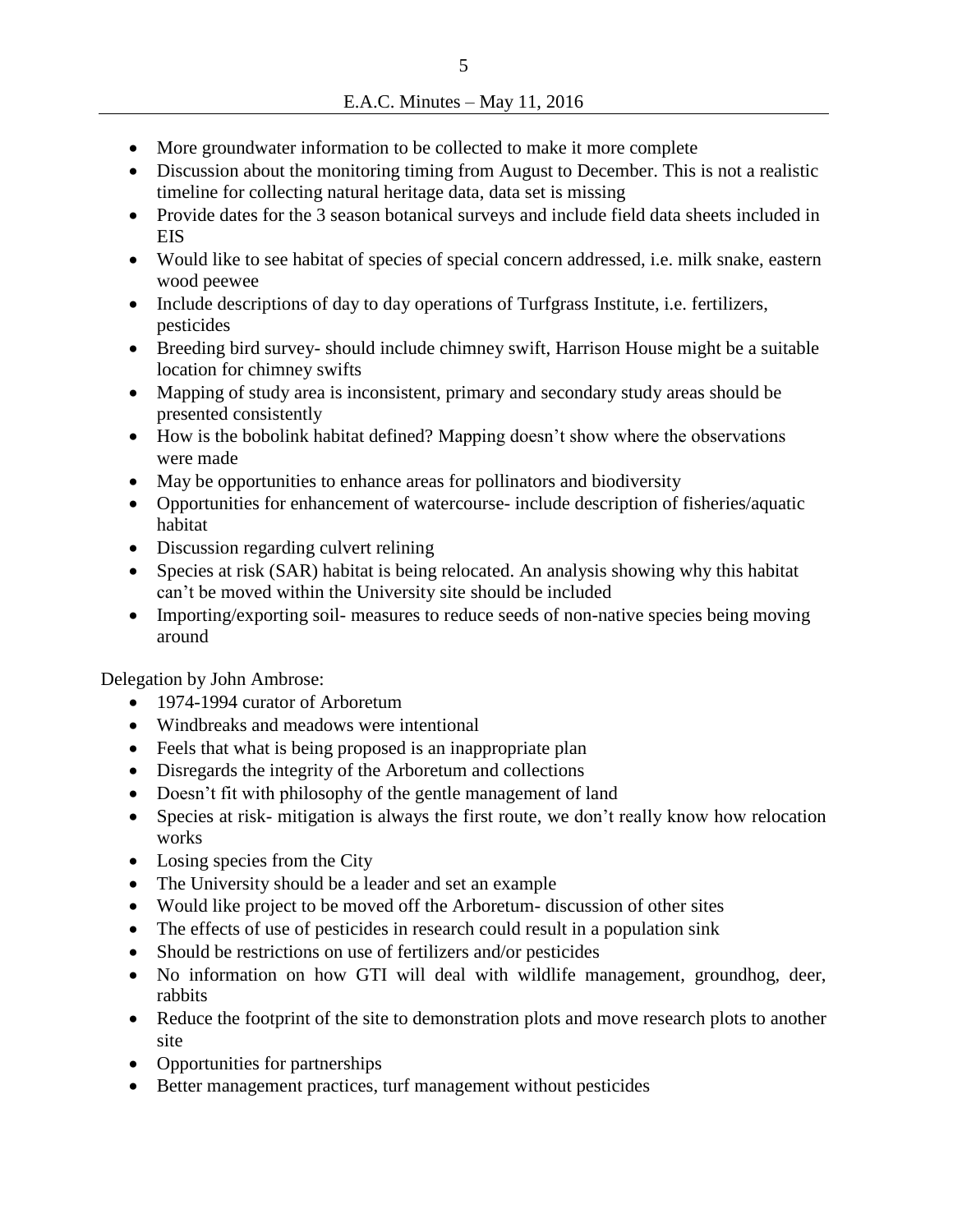Delegation by Hugh Whitely:

- Lack of context provided- no subwatershed map, 2 branches to stream, second branch not included
- Discussion of the type of stream
- Should use uniform terminology for hydrology
- In Hugh's opinion, the EIS doesn't meet the standards based on the quality of the data
- EIR should include an examination of a porous pavement parking lot

Motion to go past 10:00 p.m.

Moved by L. Renzetti and seconded by A. Baron.

 **Motion Carried -8 in favour, 1 abstained-**

The Environmental Advisory Committee went into committee to discuss a motion.

Moved by M. Wilson and seconded by L. Renzetti.

## **That the Environmental Advisory Committee defers the EIS, until such time that an EIS Addendum is prepared which includes:**

- **a) Thermal data to confirm thermal regime of the stream;**
- **b) Further investigations and clarifications on the flow regime of the stream;**
- **c) A figure that depicts fish habitat features and a description of existing habitat;**
- **d) Further consideration for stream restoration, particularly daylighting the piped portion of the stream;**
- **e) Confirmation in principle that the future SWM Design will not negatively impact natural heritage features or functions;**
- **f) Commitment to incorporate LIDs, preferably treatment train, through the Site Plan design and SWM Design by including a summary of opportunities in this regard as an appendix and that a permeable pavement parking lot be explored specifically as one of the opportunities due to the suitable field conditions and appropriateness for a university research site;**
- **g) A post-development monthly water balance should incorporate irrigation activities at the site;**
- **h) A collated list of wildlife records (with dates, source and location)and an analysis for Habitat of Significant Species;**
- **i) A detailed significant species compensation report including an analysis of feasible potential sites within the City;**
- **j) A figure which depicts post-development habitat creation opportunities and goals to guide mitigation and compensation efforts;**
- **k) Updates to the City's Tree Compensation practice and commitment to protecting the hedgerow west of the maintenance building;**
- **l) Updated drawings for the Site Alteration Permit which clearly indicates tree protection zones, sediment and erosion controls and compensation plans;**